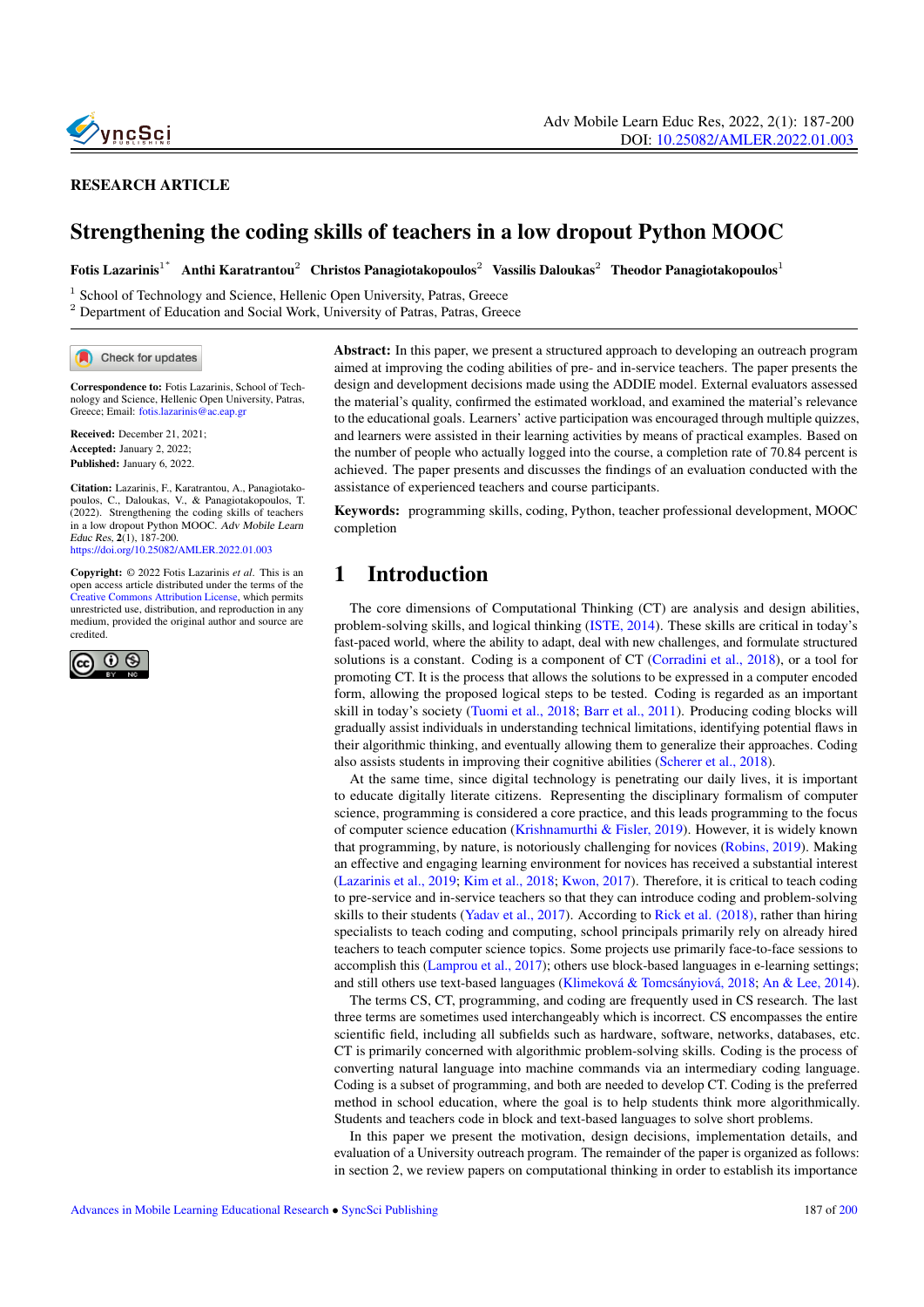for school students and teachers. We also look at papers on which programming language to teach, what approach to take, and which medium to use to reach out to potential students more effectively. Section 3 presents the research objectives, design decisions, and implementation details for the Python MOOC (Massively Open Online Course). Section 4 is devoted to course evaluation, and the final section concludes the paper.

## 2 Literature review

Facilitating the incorporation of CT into school education is a common goal shared by both researchers and practitioners. Some of the initiatives promoting CT in schools include the Hour of Code [\(https://hourofcode.com\)](https://hourofcode.com), Google's programs [\(https://edu.google.com/code-with-google\)](https://edu.google.com/code-with-google), and the Wolfram Foundation's Computational Thinking Initiatives [\(https://www.computationini](https://www.computationinitiative.org)[tiative.org\)](https://www.computationinitiative.org).

Developing CT and learning to code have specific benefits in terms of student engagement, motivation, confidence, problem-solving, and communication (Scherer et al., 2018). Appropriate interventions are required to improve teachers' problem-solving abilities, self-efficacy, attitudes, and knowledge (Poultsakis, 2021; Mason & Rich, 2019). According to a Google and Gallup report, there is a positive growth in computer science (CS) classes in the United States, with more principals reporting that their school offers a CS class with programming or coding. Furthermore, the study demonstrates that key concepts, such as CT, are being integrated into classrooms. A large percentage of parents (84%) and principals (66%) believe that offering CS is more important than or equal to required courses such as math, science, history, and English.

CT in schools research focuses on novel approaches to preparing students and teachers to be a part of this new reality. CT development approaches include data collection, analysis, and representation, problem decomposition, the use of algorithms and procedures, and simulation (Gretter  $\&$  Yadav, 2016). A review of the literature was conducted to synthesize research on pre-service and in-service programs that improve K–6 teachers' attitudes, self-efficacy, or knowledge of coding and CT (Mason & Rich, 2019). The study's findings suggest that training that encourages active participation can boost teachers' computing self-efficacy, attitudes, and knowledge. Semi-structured interviews with Australian teachers revealed that participants had varying levels of CT competence. According to the study, coding and CT are still relatively new topics that should be integrated into the studies of new teachers in order to strengthen their skills (Lloyd & Chandra, 2020). Several obstacles may stand in the way of educators successfully teaching elementary computing. Low self-efficacy or a lack of technological, pedagogical, or content knowledge may prevent them from teaching computing successfully (Ertmer et al., 2012). Teachers believe that CT entails logical thinking, calculation, and problem solving (Sands et al., 2018). Educational robotics e-courses have been implemented for teachers (e.g. Tzimopoulos et al., 2021).

Coding is the primary method for involving individuals in CT. In contrast to CS unplugged (Bell & Vahrenhold, 2018) activities that use games and puzzles to help students and teachers develop CT skills, coding involves analysis, data organization, writing in some type of machine language, and assisting students in testing their solutions. It promotes learning through active participation and motivating students who can see the outcomes of their actions. Coding activities are frequently manifested through the use of block-based languages. Scratch and Alice, two visual block programming tools, have been used to introduce coding to teachers (Vaca-Cárdenas et al.,  $2020$ ). Although these approaches are beneficial and more accessible to newcomers to coding, they may be less effective when the goal is to make the skills transferrable to real-world problems. Those who learn to write code in a more common programming language, both graphically and on the console, will find it easier to transition to a more advanced computer programming language with even more complicated syntax (Weintrop & Wilensky, 2017). According to this study, both block-based and text-based languages can introduce CT to students with text-based languages in order to better support students' progression to more complicated languages.

Python is a programming language with a short and clean syntax, enforced structural design, and dynamic typing. Python has already been used in schools to teach coding, and its benefits have been identified (Grandell et al., 2006). Python is considered simpler than more complicated languages such as  $C++$  due to its pseudocodish syntax and higher abstraction (Kunkle & Allen, 2016; Ateeq et al., 2014), making it more suitable for school education. A visual extension of Python was successfully used in a workshop for high school science teachers (Ahamed et al., 2010). When Java and Python were compared for teaching programming in (Mannila et al. 2006), it was discovered that students produced fewer errors in Python due to its lower syntactic complexity. Python was discovered to be one of the easiest and most popular programming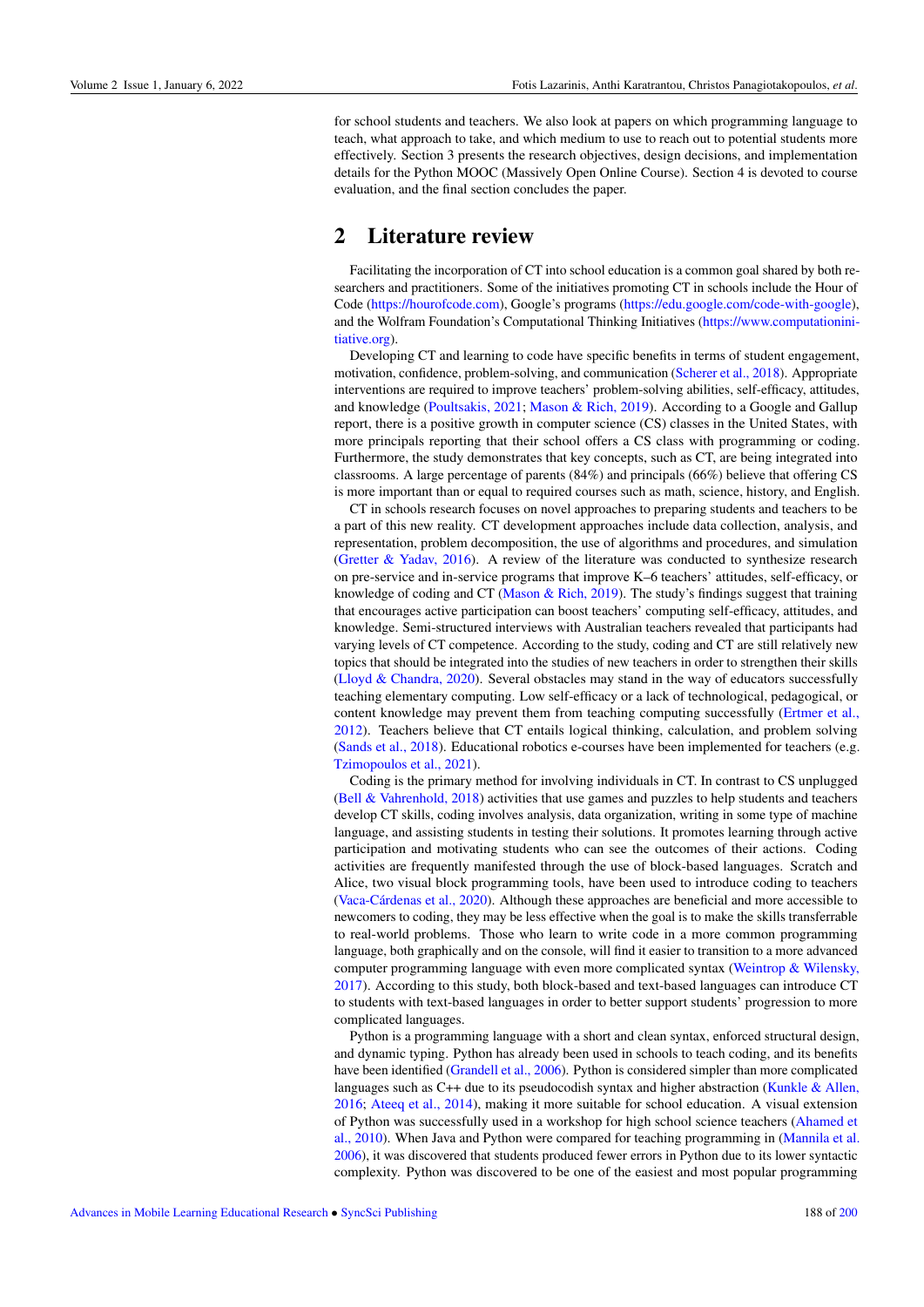languages for students and teachers to learn (Noone & Mooney, 2018). Python, in the opinion of experienced educators, meets the majority of the challenges encountered when programming is introduced in secondary education (Mészárosová, 2015). Secondary education teachers' experiences with Python in formulating solutions in inquiry-based teaching approaches are similar (Guni et al., 2020).

Professional development programs for teachers are delivered in the form of face-to-face workshops or via distance learning. CT topics, for example, have been taught to students and teachers in Switzerland through intensive face-to-face sessions and complimentary online materials (Lamprou et al., 2017). A coding and CT MOOC for Finnish primary school teachers has been implemented, with the primary goal of teaching teachers computational thinking and basic programming concepts (such as commands, loops, and conditional statements) (Toikkanen & Leinonen, 2017). The e-course was built on a Moodle platform, with embedded Google forms, YouTube videos, and Padlets for collaboration. The course covered Scratch and ScratchJr, and the initiative received positive feedback. In this article, we will look at a Scratch blended learning course for teachers. The study describes the design decisions, topics, and organizational structure of the blended approach that resulted in lower dropout. Some of the techniques proposed in this work are also applicable in the current study, though the more demanding teaching materials and the longer duration necessitate the use of alternative techniques to assist teachers. MOOCs have been incorporated into teacher professional development programs (Spradling et al., 2015; Kellogg & Edelmann 2015). MOOCs should be long-term in order to provide teachers with a long-term learning opportunity (Hodges et al., 2016). Dropout prevention and prediction methods are described in two recent studies (Panagiotakopoulos et al., 2021; Kostopoulos et al., 2021) but designing effective courses with alternative options are required to support higher completion rates.

According to the review of studies, coding is an important aspect of CT. There are some advantages to using Python to implement coding activities. The added value is more obvious because it is a popular and professional programming language with a clean and simple syntax that reduces the learning curve. Progressing gradually from simple examples that help the learner understand the syntax of the language to more complex problems improve their analysis and problem-solving skills.

# 3 The GPython MOOC

Using an xMOOC (Kesim & Altinpulluk, 2015) as the realization path is deemed necessary to impact as many learners as possible, especially during these challenging times. For effectively advancement of the professional development (PD) of teachers, the key features are content focus, active learning, coherence, duration, and collective participation (Desimone, 2009). The main research question is "*does the participation in GPython MOOC improves the coding abilities of teachers?".*

Based on the literature review, there is a need to educate teachers in coding who in turn will help their students. In this work we follow a structured approach to develop an e-course. Formulating a robust design and development team helps in improving the design and deployment of the course and eventually to reduce the drop our rates and improve the actual skills of the participants. These are some of the novelties of our work. Below we analytically present all the design decisions as a guide for MOOC designs.

## 3.1 Applying the ADDIE MODEL to design and implement the e-course

ADDIE (Analysis, Design, Development, Implementation, Evaluation) is an instructional design method used as a framework in designing and developing educational and training programs (Branch, 2009). The last three phases, are run on short iterative steps to speed up the time between the design of the system and the delivery of parts of the course. (see [Figure 1\)](#page-3-0)

#### 3.1.1 Analysis

In this first phase of the project we focused on the target audience, their characteristics, the possible constraints, the timeline of the project, the delivery options, and the main objectives of the project. We also dealt with the required roles of the development team, so as to ensure that the project will be deployed as planned.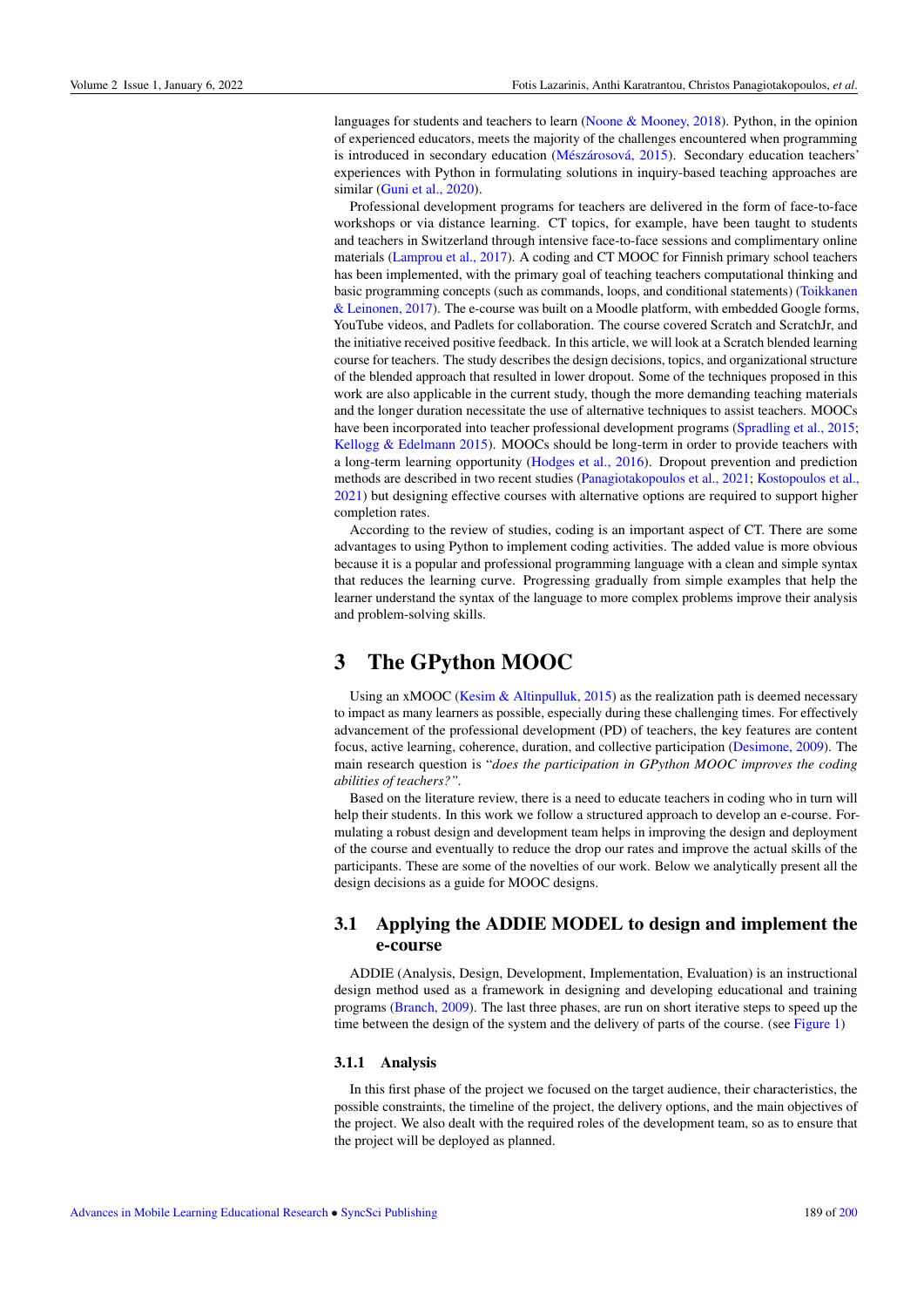<span id="page-3-0"></span>

Figure 1 Application of the ADDIE model in a semi-linear and iterative approach

The main target of our project was to advance the coding abilities of school teachers by providing certified training to at least 300 teachers. The high-level project aims are summarized in the following list:

(1) To enhance the problem-solving skills of school teachers;

(2) To strengthen their algorithmic thinking;

(3) To support the participants to learn Python by using a practical approach;

(4) To produce online teaching materials matching the Greek high schools' curriculum.

The target learning group of our University department and research cluster is pre-service and in-service teachers. To participate in the course, teachers did not need prior coding experience. In Greece, programming languages are only taught in the last two classes of vocational high schools. Hence, we needed to teach coding to teachers who will then teach their students through formal or informal teaching activities.

Additional key decisions of the project were to deliver the course via distance learning for 60 hours over 12 weeks. The literature shows that a teacher PD program should be moderately long. Deploying the project over three months will also provide a balanced workload of approximately 5 hours per week, reducing teacher burnout.

An important decision concerned the formation of the development team, i.e. the required key roles. Based on our experiences with distance learning education and by studying practical guides for developing e-courses, we identified the following roles, in addition to the *Project Manager*:

(1) Instructional designer: analyses the needs and provides consultation on instructional strategies;

(2) Subject matter expert: provides content, resources, expert advice and checks the accuracy of the materials;

(3) Editor: reviews the materials for clarity, consistency, syntax and spelling errors;

(4) Content/multimedia developer: edits the multimedia content, e.g., images, videos, podcasts, et al.;

(5) Information technology expert: deals with IT topics, such as account set up, installment of development applications, and of other communication and information sharing channels, et al.;

(6) e-Learning developer: implements the e-course realizing the instructional designer decisions and the advices of the subject experts;

(7) Testers (quality assurance): they follow the e-course, assuring that it works correctly and the it meets the objectives;

(8) Educators/Facilitators: they support the learners during their interaction with the e-course. All of the above categories are required for the project's success. Low motivation, lack

of time, and lack of support are all factors that contribute to high dropout rates in MOOCs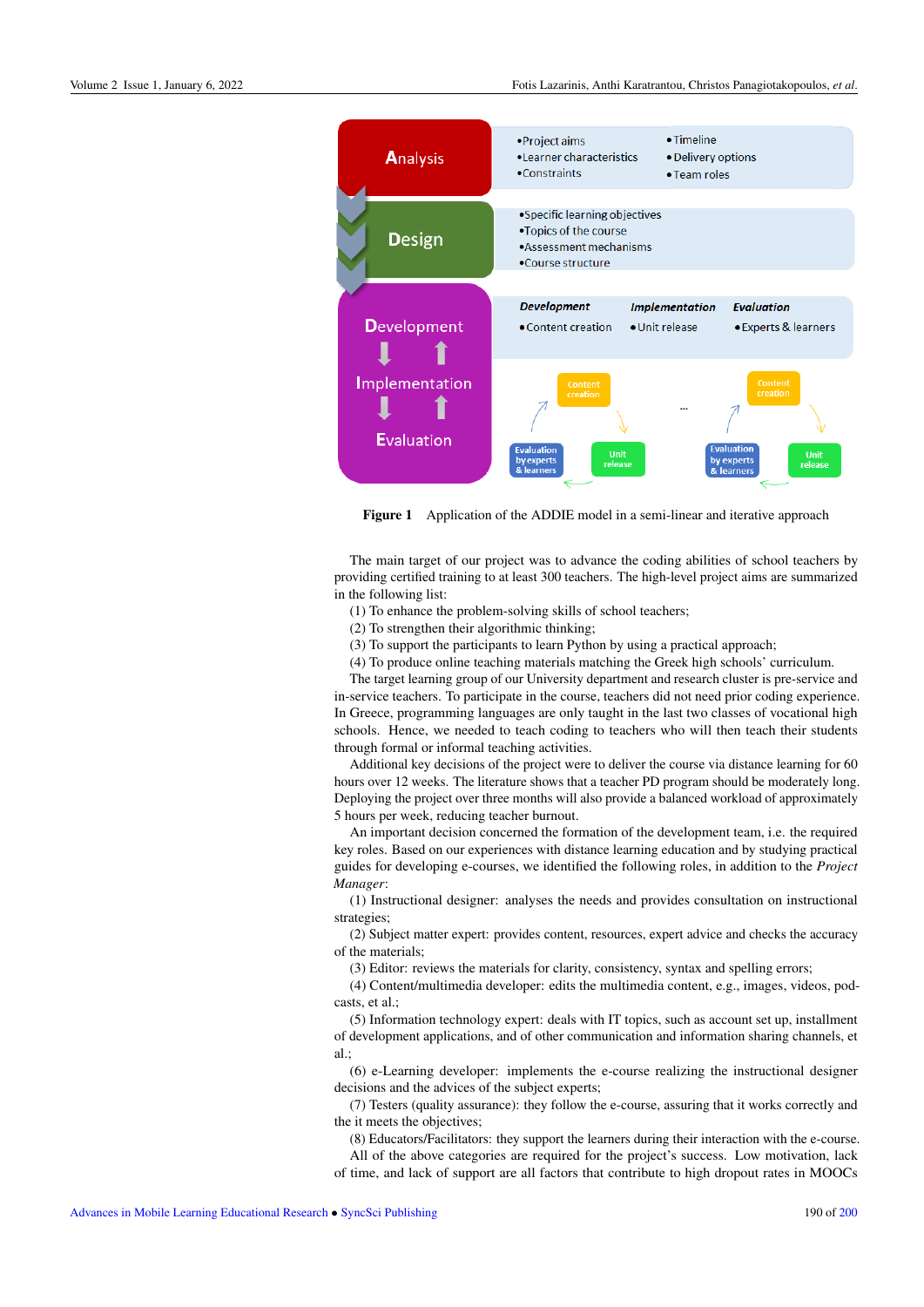(Eriksson et al., 2017). Insufficient learner support reduces student completion rates. Interaction between peers and students and educators can improve student engagement (Gregori et al., 2018). We identified the importance of educators/facilitators who will support the learners via email and forums. These retention strategies will improve peer and learner communication.

#### 3.1.2 Design

The second stage of the model identifies the specific learning objectives, topics, assessment mechanisms, and overall course structure. We first decided on the registration and teacher recruitment procedures. This would be achieved by posting on educational websites and networking with teacher associations.

The high level aims of the previous phases have been manifested to specific objectives:

(1) to realize what an algorithm is;

(2) to be familiar with the basic commands/structure of an algorithm;

(3) to install and utilize the Python development environment;

(4) to comprehend the role of variables, input and output commands in Python;

(5) to develop short sequential programs in Python;

(6) to develop programs using selection commands in Python;

(7) to realize the importance of iteration and to form solutions to problems using selection and iteration commands in Python;

(8) to use strings in Python;

(9) to utilize lists, tuples, dictionaries, sets data structures in Python;

(10) to develop programs with built-in and user created functions in Python;

(11) to import basic Python modules in a program;

(12) to be able to download and use new Python modules;

(13) to read and write data in text files in Python;

(14) to employ the Python format function to format output;

(15) to utilize lists as stacks and queues to solve conventional problems;

(16) to code common sorting and searching algorithms in Python;

(17) to utilize the sorting and searching functions of Python;

(18) to introduce advanced Python capabilities.

The objectives were quantified based on the project's high-level goals. The first three high

level goals aided in defining the learners' desired skills and the last in forming the curriculum. Based on the demand for a 12-week course, the course units are:

(1) Solving problems with computers. Introduction to algorithms;

(2) Introduction to Python;

(3) Solving problems with selection;

(4) Solving problems with iteration (1);

(5) Solving problems with iteration (2);

(6) Processing strings;

(7) Introduction to data structures;

(8) Solving problems with data structures;

(9) Advanced data structure topics;

(10) Functions and modules;

(11) Text files and output format;

(12) Sorting, searching and advanced topics.

Each unit is divided into two or three subunits. The material is presented in increasingly difficult problems. The decision to create units with comparable workloads was critical so that learners could immediately see the weekly workload. Topics in each unit are taught by using lots of practical examples. The rich variety of examples aims for the course to be useful for a novice in programming to get comfortable with coding, and not boring for an experienced programmer.

Finally, the evaluation mechanisms were determined during the design phase. Users were required to pass 80 percent of the tests without making any errors. They could repeat the test twice. Closed-ended items, such as multiple choice and fill-in-the-gap questions, were used in testing. Learners were required to type and run programs so as to select the correct answers since the copy function was inactive on the browser.

#### 3.1.3 Development

For each unit and subunit, we created the Moodle course structure and the materials (aims, prerequisites, expected results, learning material and quizzes) (e.g. [Figure 2](#page-5-0) and [3\)](#page-5-1). The materials were then uploaded to the course and evaluated by external testers. The team could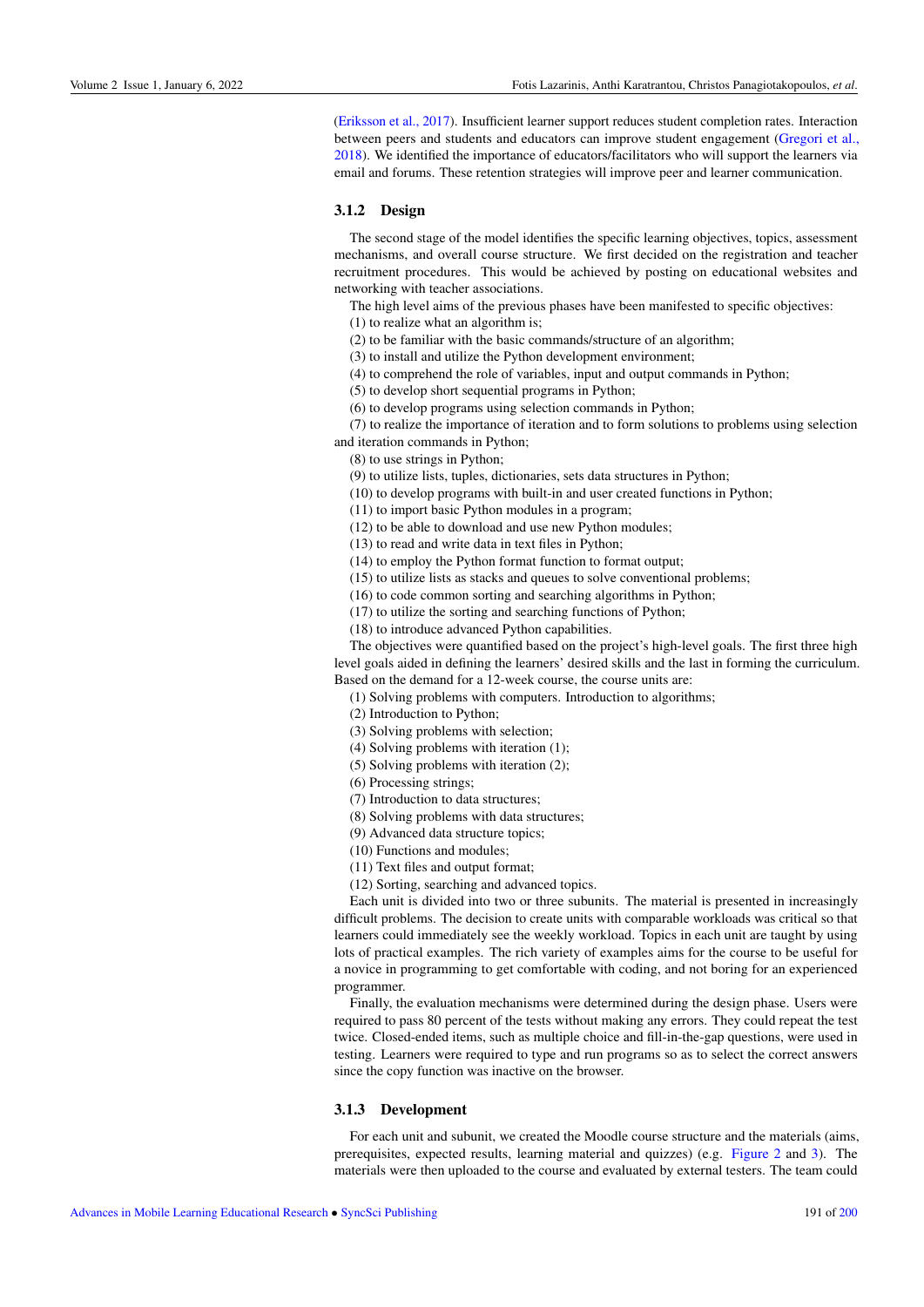then move on to the next unit and the ready material was then released to the learners and educators/facilitators.

<span id="page-5-0"></span>

Figure 2 Examples of learning material (in Greek)

<span id="page-5-1"></span>

Figure 3 Examples of assessment items

#### 3.1.4 Implementation

During this stage, the course units are introduced to the target audience and the learning process starts. The instructions and the rules to the participants are posted and the registration forms are made available to participants (see [Figure 4](#page-6-0) and [5\)](#page-6-1). Training facilitators support the learners through the forum and by email if needed. They also check the reports of the Moodle to evaluate the progress of learners. Specific reminders are sent to the learners.

#### 3.1.5 Evaluation

The first screening process of each unit is performed by the designated testers who are experienced Python educators and with solid backgrounds in distance learning. They test the material for errors and inconsistencies, and they follow the online course as regular learners. Their purpose was to review the process, to estimate the needed time, to attest that the objectives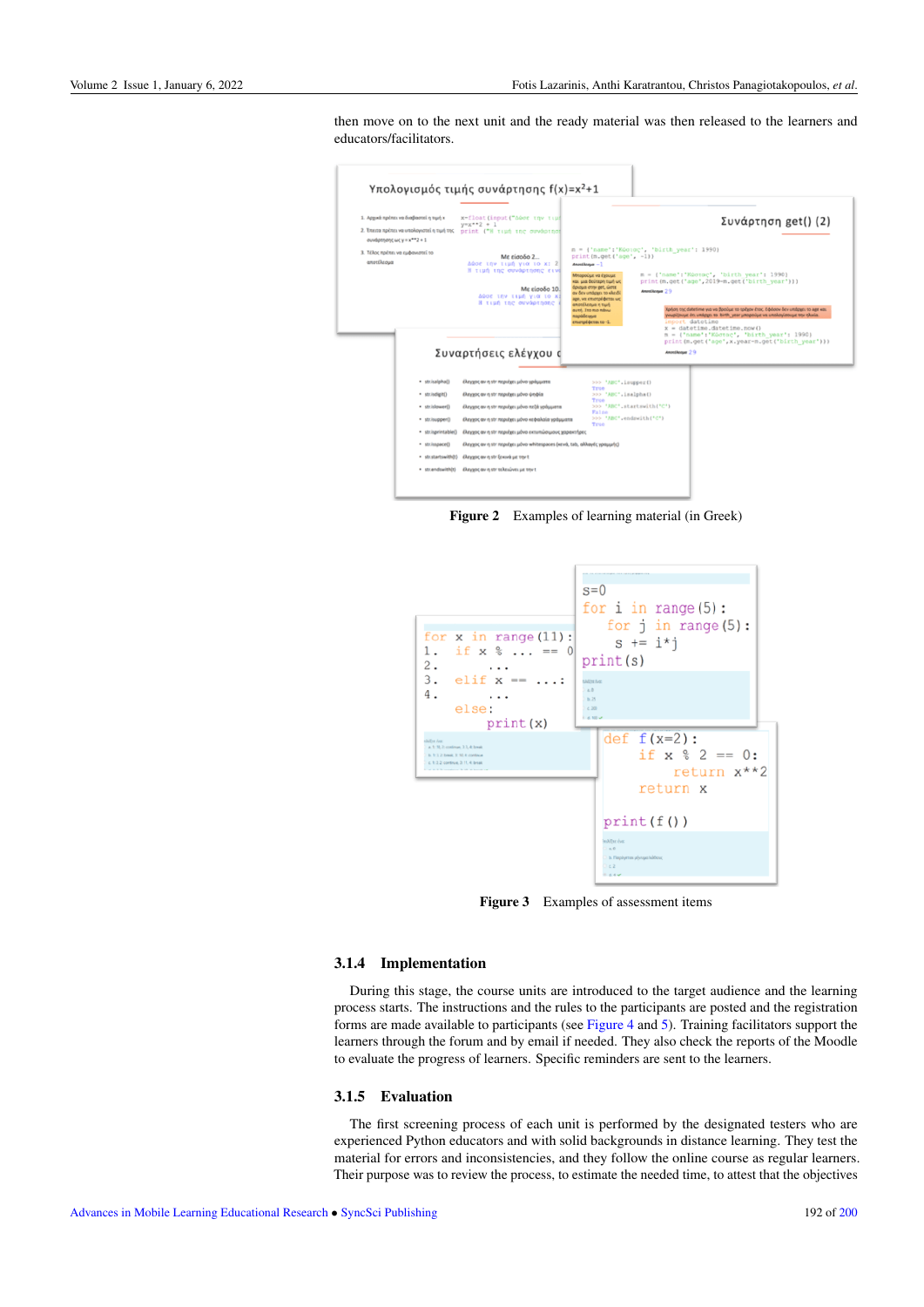<span id="page-6-0"></span>

Figure 4 Requirements and introductory notes of the course (in Greek)

<span id="page-6-1"></span>

Figure 5 Implementation of the course in Moodle (in Greek)

are met, and to examine the accuracy of the assessment items as entered in the Moodle. They thus facilitate the spinning of the "development-implementation-evaluation" circle.

The second source of feedback comes from the trainers/facilitators. They examine the reports of the LMS, they regularly examine the forum and the interaction of the learners and communicate potential problems to the development team.

The learners themselves are the last, and clearly the most important, source of evaluation data. Indirectly, with their questions in the forum, their engagement with the learning material, and their performance to the tests, they provide useful data. These data can be exploited through various analytics plugins available for Moodle. Directly, through end-of-course summative questionnaires learners can provide useful reflections.

### 3.2 Course deployment

The course was implemented in two rounds, with the goal of having 300-400 registrations per sequence, resulting in a maximum of 200-300 actual participants per round. The actual number of participants had to be within the above limits in order for us to effectively manage the process and support the participants. The first cycle of the course runs concurrently with the course's development.

There was an open call for pre-service and in-service teachers, with the requirement to register by filling out a registration form. The call was for both rounds, and teachers had to fill in their current Python knowledge, teaching specialty, gender, and preferred participation round. These details were critical in the event that we received more registrations than we needed and had to choose teachers based on their specialty, Python skills, and gender in order to maintain a balanced group of participants.

The project was launched in September 2019, but due to bureaucratic constraints, the team formation and actual work on the project could not begin until the beginning of October 2019. The first round of the course began in January 2020, and the second round began at the end of February 2020. We consider this a quick process because we had to prepare learning and assessment materials for 12 Python units, implement the MOOC, and manage the entire process with a small team of seven people and two external testers. The majority of team members took on the responsibilities of two or three team roles. For example, subject matter experts also served as educators, and multimedia developers aided in the development of MOOCs, thereby supporting all of these subtasks. The external testers were only in charge of the critical work of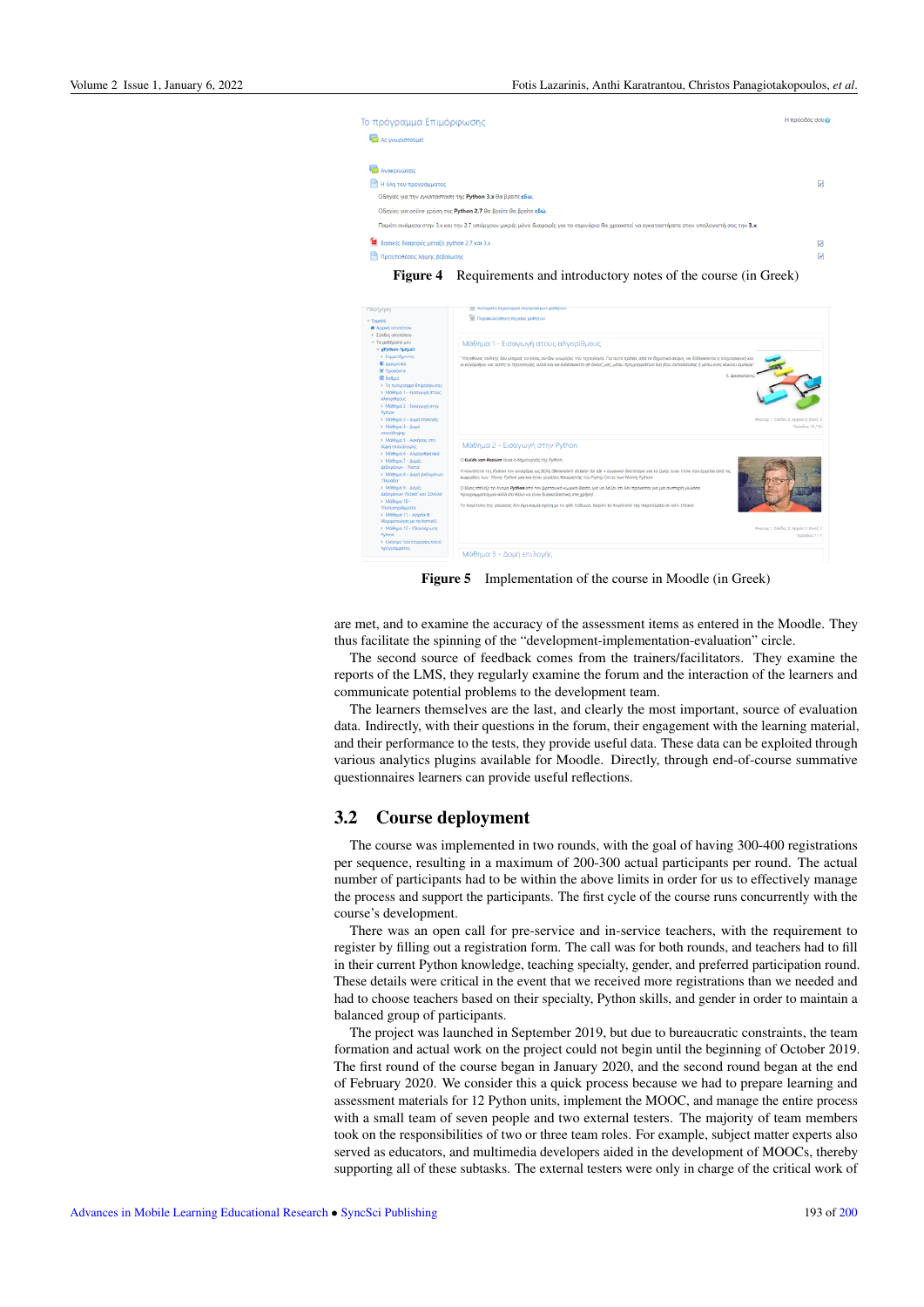testing the content and implementing the course in Moodle.

## 4 Evaluation of the course

### 4.1 Methods

To address the main research question, the main dimensions of the evaluation focused on:

(1) the perceived relevance and quality of the training activity;

(2) the participants' learning acquisition.

These variables were adapted from the Online Student Engagement Scale (Dixson, 2015), as in (Pérez-Foguet et al., 2018). The first dimension is evaluated based on expert opinions and the completion rate, which is a clear indicator of the course's relevance to the needs of the participants. In addition, the actual participants' responses to the following eight questions have been recorded:

Q1. The objectives of each module were supported by the respective educational material

- Q2. The content was well organized into sections
- Q3. The educational materials were presented in a clear and comprehensive way
- Q4. There were some prerequisites that made it difficult to attend the program
- Q5. The coding examples were clear, detailed and could they be easily executed
- Q6. The quizzes were clear and understandable
- Q7. The quizzes corresponded to the content of each section

Q8. Overall, how do you evaluate the educational material of the program, in terms of its quality?

The second dimension is assessed based on the responses of the participants to the questions:

- Q9. I knew how to program in a programming language prior to the PD program
- Q10. I knew how to program in Python prior to the PD program

Q11. My expectations from participating in the program have been met

Q12. Are you feeling comfortable in teaching Python in your classes?

## 4.2 Evaluation by experienced teachers

The external testers were experienced computer science educators. Both had over 15 years of teaching experience, including time spent teaching Python in vocational secondary schools. Prior to working together, they had both taken some distance learning courses, either self-paced in Moodle or in synchronous mode. As a result, they had the necessary experience to evaluate our efforts. The procedure is divided into the following steps:

(1) They examined the individual materials of each unit for errors, ambiguities, and inconsistencies between the learning materials and the assessment items;

(2) They followed the individual units in Moodle as learners so as to have a genuine learning experience and to use the support services (forum, email, announcements). That way they could appreciate the true requirements and the workload;

(3) Last, they had to produce a report for every unit citing potential errors and ambiguities, their workload estimation, the difficulty level and the suitability of the material for novices in programming.

Both testers discovered simple errors (typos, syntax errors, some wrong numbers, ambiguities in textual explanations). Only one to two coding errors were reported per unit. They both agreed that the course is appropriate for beginners in coding and that by following the course, they will improve their abilities and gain a solid understanding of Python programming. They stated that the materials are of increasing difficulty and that they are indeed in accordance with the objectives of each unit. They suggested that for only one unit, one or two testing items to be added to cover a portion of the learning material that was not covered in the quizzes.

## 4.3 Registrations and completions

[Table 1](#page-8-0) shows the demographics of the pre-service and in-service teachers who expressed an interest in our course. The demographics show a distribution among specialties and sexes, with computer science teachers having a higher registration rate. This is considered natural because the program is primarily concerned with their specialty and teaching activities. It could be argued that the number of registrations from CS teachers demonstrates the need for focused programming PD programs.

[Table 2](#page-8-1) shows the number of participants who logged in and completed at least the first quiz of the course. These people are considered to be the actual participants in our course.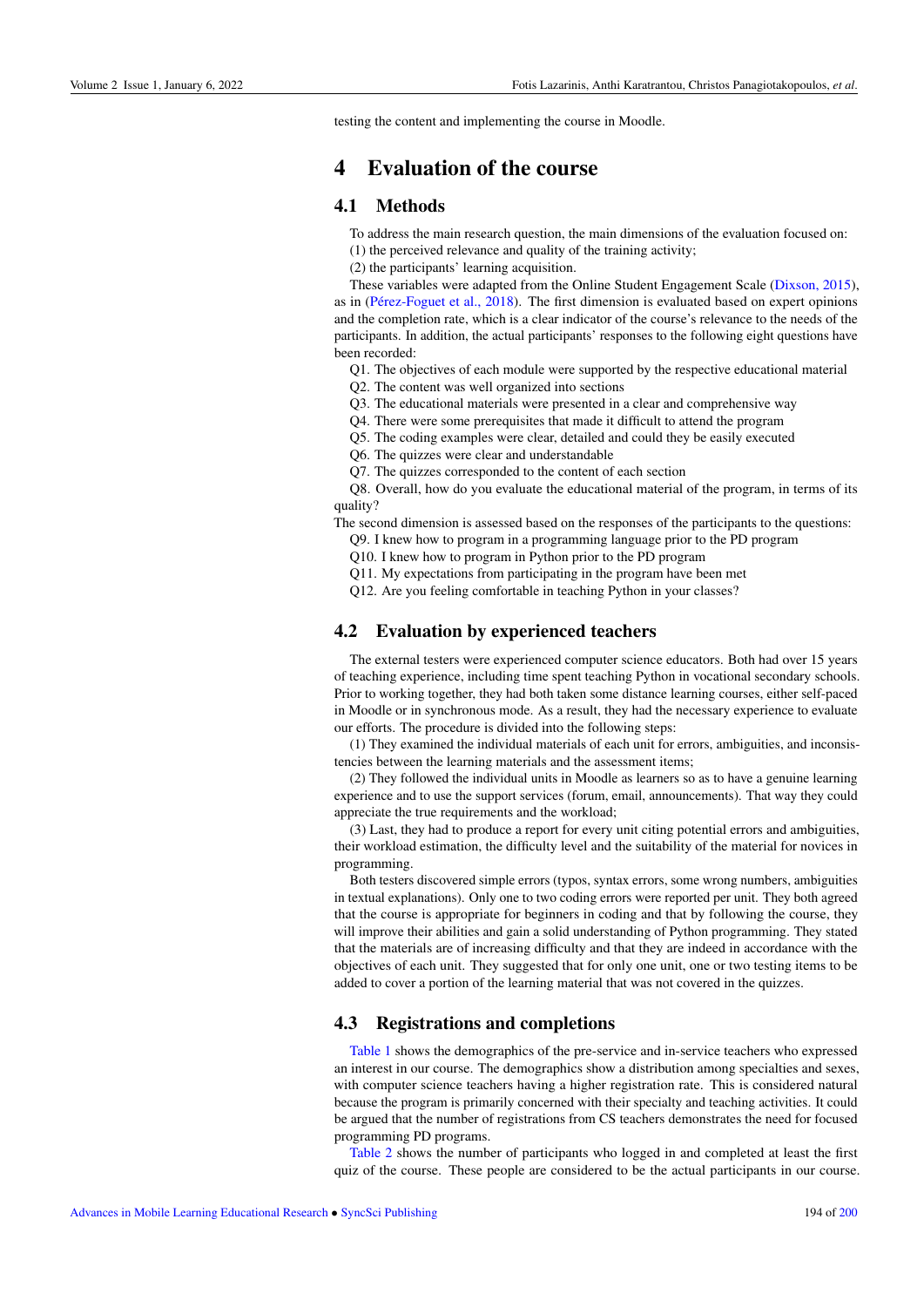|  |  |  | <b>Table 1</b> Registrations of teachers for both rounds |
|--|--|--|----------------------------------------------------------|
|--|--|--|----------------------------------------------------------|

<span id="page-8-0"></span>

|                 | Pre-service Teachers |               | In-service Teachers |             |                 |
|-----------------|----------------------|---------------|---------------------|-------------|-----------------|
|                 | Female               | Male          | Female              | Male        | Total $(n, \%)$ |
| <b>CS</b>       | 20                   | 29            | 149                 | 148         | 346 (55.27%)    |
| <b>NS</b>       | 48                   | 29            | 25                  | 34          | 136 (21.73%)    |
| <b>SH</b>       | 15                   |               | 81                  | 46          | 144 (23.00%)    |
| Total $(n, \%)$ | 83 (58.04%)          | $60(41.96\%)$ | 255(52.7%)          | 228 (47.3%) | $626(100.00\%)$ |

Note: CS: Computer science; NS: Natural science; SH: Social sciences/Humanities

In total, 559 teachers accessed the MOOC and took at least one quiz. These teachers will be used to calculate the completion rate, which is a strategy that has already been proposed in the literature (Ho et al., 2015) and is known as the "effective dropout rate" (Huin et al., 2016). Nearly 55% of in-service teachers work in secondary education, while the remainder work in primary, post-secondary, or provide administrative or counseling services during the current school year.

Table 2 Participants who completed at least the first quiz of the course

<span id="page-8-1"></span>

|                | Pre-service Teachers |             | In-service Teachers |              |                 |
|----------------|----------------------|-------------|---------------------|--------------|-----------------|
|                | Female               | Male        | Female              | Male         | Total $(n, \%)$ |
| <b>CS</b>      |                      | 25          | 129                 | 140          | 311 (55.64%)    |
| <b>NS</b>      | 40                   | 27          | 23                  | 32           | 122 (21.82%)    |
| <b>SH</b>      | 10                   |             | 74                  | 41           | 126 (22.54%)    |
| Total $(n, %)$ | 67(55.83%)           | 53 (44.17%) | 226 (51.48%)        | 213 (48.52%) | 559(100.00%)    |

Note: CS: Computer science; NS: Natural science; SH: Social sciences/Humanities

The number of teachers who completed the course and received a certificate of achievement is shown in [Table 3.](#page-8-2) Overall, 396/559 teachers (70.84%) completed the course. Even if success is defined in terms of [Table 1](#page-8-0) data, the completion rate exceeds  $63\%$ , which is quite high for MOOCs.

<span id="page-8-2"></span>

|                 | Pre-service Teachers |             | In-service Teachers |              |                 |
|-----------------|----------------------|-------------|---------------------|--------------|-----------------|
|                 | Female               | Male        | Female              | Male         | Total $(n, \%)$ |
| <b>CS</b>       |                      | 21          | 100                 | 115          | 245 (61,87%)    |
| <b>NS</b>       | 28                   | 12          | 24                  | 20           | 84 (21,21%)     |
| <b>SH</b>       | 10                   |             | 33                  | 23           | $67(16.92\%)$   |
| Total $(n, \%)$ | 47 (58.02%)          | 34 (41.98%) | 157 (49.84%)        | 158 (50.16%) | 369(100.00%)    |

Note: CS: Computer science; NS: Natural science; SH: Social sciences/Humanities

### 4.4 Evaluation by learners

The survey of user opinions focused on the course's organization, the material's quality, and the learning gain. The survey was conducted by the 396 students who completed the course at the conclusion. At the conclusion of the course, students were required to complete a mandatory questionnaire consisting of questions with responses on a 5-grade Likert scale. A team of three experts reviewed the questionnaire's content validity (in ICT in education, in programming and in distance learning). A pilot study was conducted with four (4) teachers to determine the questionnaire's face validity.

Due to the absence of statistically significant differences in the responses of participants in the two rounds, we report the results of the two rounds cumulatively. The questionnaire was completed by the 81 pre-service and 315 in-service teachers who took the test (51.52 percent female, 48.48 percent male). Nearly 93 percent of respondents held a university degree, and a sizable proportion held a postgraduate degree or held a PhD. Following the demographic questions, participants were required to respond to a series of questions that were logically classified into four distinct categories.

The data were analyzed descriptively and explanatorily using the SPSS statistical package. The  $\chi^2$ -test of independence was used to detect statistically significant differences and correlations between the variables in the study based on the type of data for each variable. Cronbach's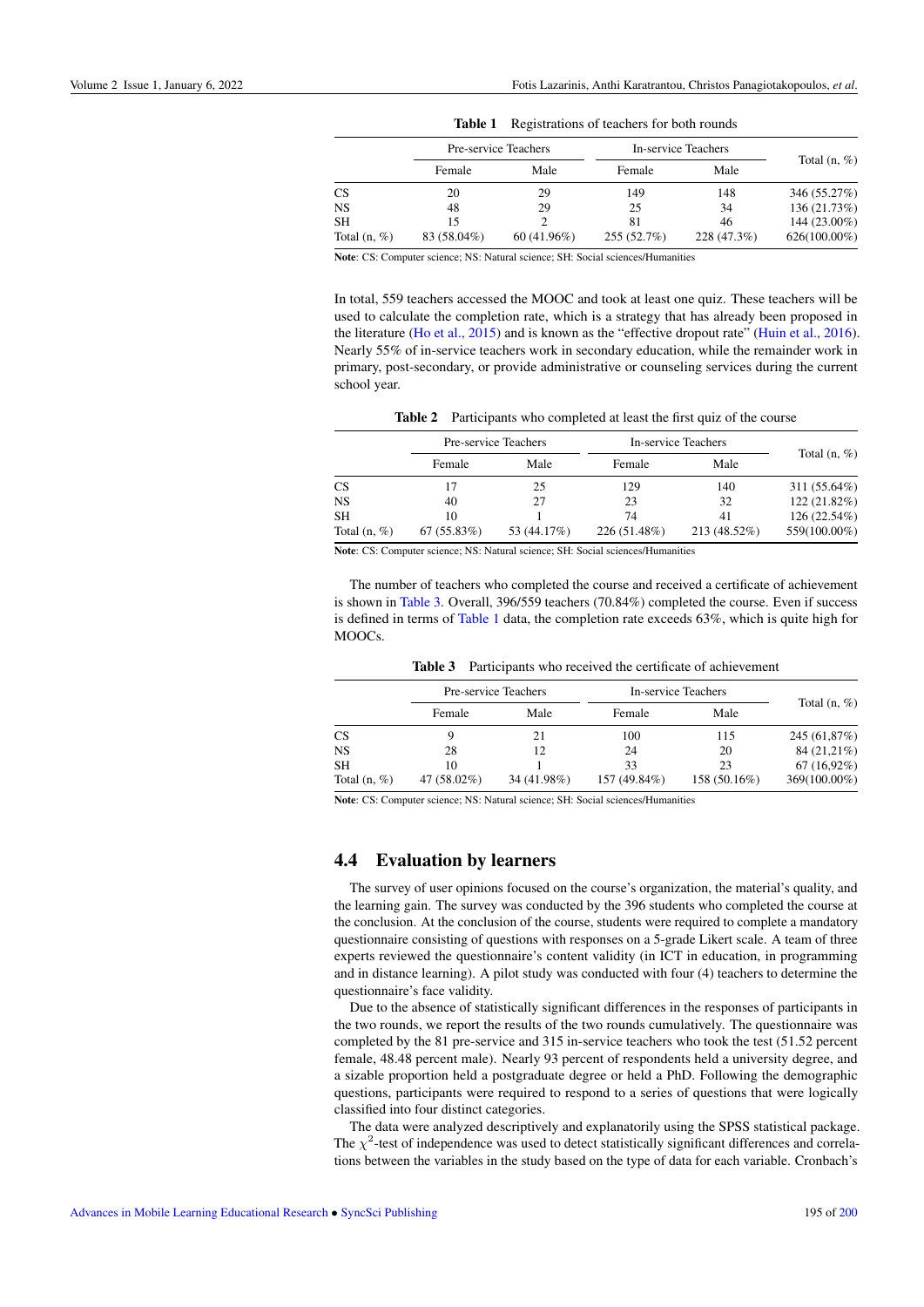internal consistency coefficient was used to determine the reliability of the questionnaire responses, and it was found to be acceptable ( $\alpha$  = 0.79). The findings are presented for all teachers because no statistically significant differences between pre-service and in-service teachers were observed ( $p > 0.05$  for all questions).

The following section of the questionnaire inquired about the course's content and objectives, which are associated to the relevance and quality of the course. As shown in [Table 4,](#page-9-0) the majority of participants expressed favorable attitudes toward the course. The vast majority believed that the content and quizzes supported the objectives. The instructional materials were presented in a logical and structured manner. The issue of prerequisites is the only one that requires additional investigation in order to improve the course.

<span id="page-9-0"></span>

|                | Disagree or Strongly disagree |          |           | Neutral |           |           | Agree or Strongly agree |        |           |
|----------------|-------------------------------|----------|-----------|---------|-----------|-----------|-------------------------|--------|-----------|
|                | CS <sup>-</sup>               | NS       | <b>SH</b> | CS      | NS        | <b>SH</b> | CS                      | NS     | <b>SH</b> |
| Q1             | 0.41%                         | $0.00\%$ | 1.49%     | 6.94%   | 9.52%     | 10.45%    | 92.65%                  | 90.48% | 88.06%    |
| Q <sub>2</sub> | $0.00\%$                      | $0.00\%$ | 2.99%     | 4.08%   | 8.33%     | 7.46%     | 95.92%                  | 91.67% | 89.55%    |
| Q <sub>3</sub> | $0.00\%$                      | $0.00\%$ | $0.00\%$  | 4.08%   | 8.33%     | 19.40%    | 95.92%                  | 91.67% | 80.60%    |
| Q4             | 63.27%                        | 60.71%   | 46.27%    | 29.80%  | 29.76%    | 38.81%    | 6.94%                   | 9.52%  | 14.93%    |
| Q5             | $0.00\%$                      | $0.00\%$ | $0.00\%$  | 3.27%   | $10.71\%$ | 29.85%    | 93.47%                  | 89.29% | 82.09%    |
| Q <sub>6</sub> | $0.00\%$                      | $0.00\%$ | $2.99\%$  | 7.35%   | $10.71\%$ | 22.39%    | 92.65%                  | 89.29% | 74.63%    |
| Q <sub>7</sub> | $0.00\%$                      | $0.00\%$ | 1.49%     | 6.94%   | 9.52%     | 7.46%     | 93.06%                  | 90.48% | 91.04%    |

Table 4 Questions about the content

Note: CS: Computer science; NS: Natural science; SH: Social sciences/Humanities

This part of the questionnaire contained the concluding question "*Q8. Overall, how do you evaluate the educational material of the program, in terms of its quality*?" with 1-10 numerical rating (1: very unsatisfying; 10: excellent). More than 85% from each group of teachers ranked the quality of the material from 8 to 10. Within the CS teachers, this rating was favored by more than 90%. The rest 10-15% of the participants assessed the material with a mark 6 or 7.

Higher percentages for CS teachers and NS teachers (95.92% for the CS teachers and 91.67% for the NS teachers) than for SH teachers (80.60%) agree or strongly agree that the educational materials were presented in a clear and comprehensive way while a percentage of 19.40% for the SH teachers is neutral. The differences are statistically significant ( $\chi^2(8) = 24.62$ ; *n* = 396;  $p < .01$ ). Most teachers (CS, NS and SH teachers) disagree/strongly disagree that there were some prerequisites that made it difficult to attend the program. A percentage of 38.81% for the SH teachers expresses a neutral point of view and a percentage of 14.93% agree or strongly agree that there were some prerequisites that made it difficult to attend the program (statistically significant differences -  $\chi^2(8) = 17.51$ ; *n* = 396; *p* < .05). Although most teachers (CS, NS and SH teachers) found that the coding examples were clear, detailed and could they be easily executed, a percentage of 29.85% for the SH teachers expresses a neutral point of view (statistically significant differences -  $\chi^2(8) = 45.49$ ; *n* = 396; *p* < .001). A higher percentage of CS teachers and NS teachers (92.65% for the CS teachers and 89.29% for the NS teachers) than for SH teachers (74.63%), agree or strongly agree that the quizzes were clear and understandable while a percentage of 22.39% for the SH teachers is neutral (statistically significant differences - $\chi^2(8) = 21.81$ ; *n* = 396; *p* < .05). There were no statistically significant differences among CS, NS and SH teachers as the majority of them agree or agree strongly that the objectives of each module were supported by the respective educational material, the content was well organized into sections and the quizzes corresponded to the content of each section  $(p > 0.05)$ .

The next part related to the learning gain and the satisfaction of the participants. From [Table](#page-9-1) [5](#page-9-1) we can conclude that most CS teachers knew how to program at least in one programming language. However, the rates are reverse in the case of Python. The other categories of teachers had significantly lower coding skills in general and in Python more specifically. However, most of the teachers agreed/strongly agreed that their expectations have been met.

Table 5 Questions about the prior knowledge and the expectations

<span id="page-9-1"></span>

|                | Disagree or Strongly disagree |        |          | Neutral |        |        | Agree or Strongly agree |        |        |
|----------------|-------------------------------|--------|----------|---------|--------|--------|-------------------------|--------|--------|
|                | CS                            | NS     | SН       | CS      | NS     | SН     | CS                      | NS     | SН     |
| O <sub>9</sub> | 4.90%                         | 34.52% | 82.09%   | 34.29%  | 44.05% | 10.45% | 60.82%                  | 21.43% | 7.46%  |
| O10            | 48.16%                        | 58.33% | 88.06%   | 33.88%  | 32.14% | 8.96%  | 17.96%                  | 9.52%  | 2.99%  |
| O11            | $0.00\%$                      | 2.38%  | $2.99\%$ | 14.69%  | 13.10% | 26.87% | 85.31%                  | 84.52% | 70.15% |

Note: CS: Computer science; NS: Natural science; SH: Social sciences/Humanities

Most of the SH teachers (82.09%) did not know how to program in a programming language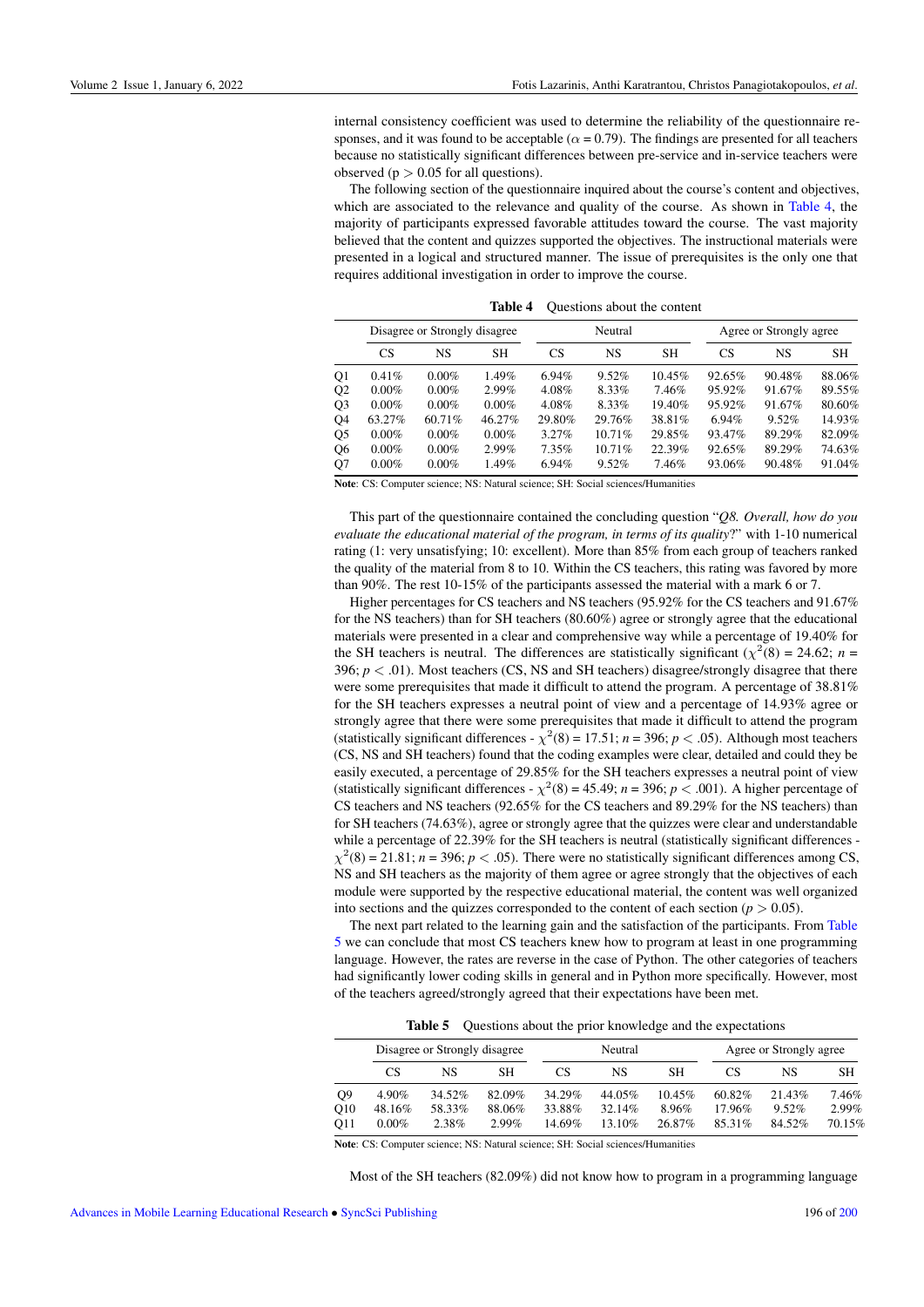prior to the PD program, contrary to the 60.82% for the CS teachers who knew how to program and the 65.48% of the NS teachers who were neutral or knew how to program (statistically significant differences ( $\chi^2(8) = 215.35$ ; *n* = 396; *p* < .001). Most of the SH teachers (88.06%) did not know how to program in Python prior to the PD program contrary to the 48.16% for the CS teachers who had no programming experience with Python and the 58.33% of the NS teachers (statistically significant differences -  $\chi^2(8) = 53.88$ ; *n* = 396; *p* < .001). There were no statistically significant differences among CS, NS and SH teachers as most of them agree or agree strongly that their expectations from participating in the program have been met. The percentage of the SH teachers who agree or agree strongly that their expectations from participating in the program have been met is lower than the respective percentages for the CS and NS teachers as the SH seem to face some difficulties during the program but the differences were no statistically significant ( $\chi^2(8) = 12.38$ ; *n* = 396; *p* > 0.05).

To validate that the learners could indeed use Python, the section contained the question "*Q11. Are you feeling comfortable in teaching Python in your classes*?". More than 84% of the participants replied "*yes*" and the rest was divided between "*maybe*" and "no". This is a convincing indication that learners developed coding skills in Python as they felt confident to teach their students. The teachers could utilize the presentations and all the material of the course in their classes. The participants of our PD program had to complete approximately 80% of the quizzes with no error and a final assessment. Thus, they had to complete at least 23 of the total quizzes and to execute Python codes, which reinforced their real skills.

## 5 Conclusions

The purpose of this study is to describe the design decisions and implementation details for an e-course aimed at improving pre-service and in-service teachers' coding abilities. The literature review established the importance of teachers to develop their coding skills and, over time, their computational thinking. Python was chosen for its simplicity and steeper learning curve, and a MOOC was chosen for delivery of the course. The course promoted active learning through practical examples, assignments and tests, while maintaining a manageable workload and duration. The course was designed and developed in short iterative cycles to minimize the time required to deploy the course. We discuss all design decisions in detail in the paper and provide specific implementation details so that the work can serve as a model for similar courses.

Our primary objective was to assist teachers in enhancing their coding skills. According to the experts' and participants' responses, the specific MOOC assisted teachers in improving their coding abilities. Teachers learned to code and were required to confront problems in a series of ordered steps that required them to analyze and organize data in structures and to implement solutions in Python. The trainees unanimously agreed ( $> 84\%$ ) that they are confident in their ability to use Python in their classes. The relevance and quality of the training activity, as well as the participants' acquisition of knowledge, have been validated through participant responses and increased completion rates.

From a total of 626 registrations, 559 teachers worked on at least one course's test and 396 completed the entire course. The completion rate is 70.84 percent for active participants and 63% based on the total registrations. In either case, the completion rate is significantly higher than the average MOOC completion rate reported. In our work, we attempted to address the factors that contribute to increased dropout rates more effectively. The course's requirements were made explicit from the start; students received continuous support throughout their training via forum and email communications; the student-to-teacher ratio was increased; and the course was directly connected to the high school curriculum, which increased participant motivation. Additionally, participants received a certificate of attendance, which serves as an additional motivator.

The course contains valuable information for learners new to computing, but at the same time it could be an interested course for the experienced programmer who wants to learn a new programming language and become a more skillful programmer. Thus, it could be an effective bridge between an introduction to programming and an advanced course on computational science.

In comparison to other approaches, coding appears to better meet this need while also assisting individuals in acquiring quantifiable skills. Practical training activities that are directly related to their job responsibilities appear to be more motivating for adult learners. Our work could be expanded by developing additional non-mandatory learning materials to better meet the needs of users with advanced programming backgrounds. Peer communication and support could be facilitated even more in order to boost collaboration. Focused interviews with various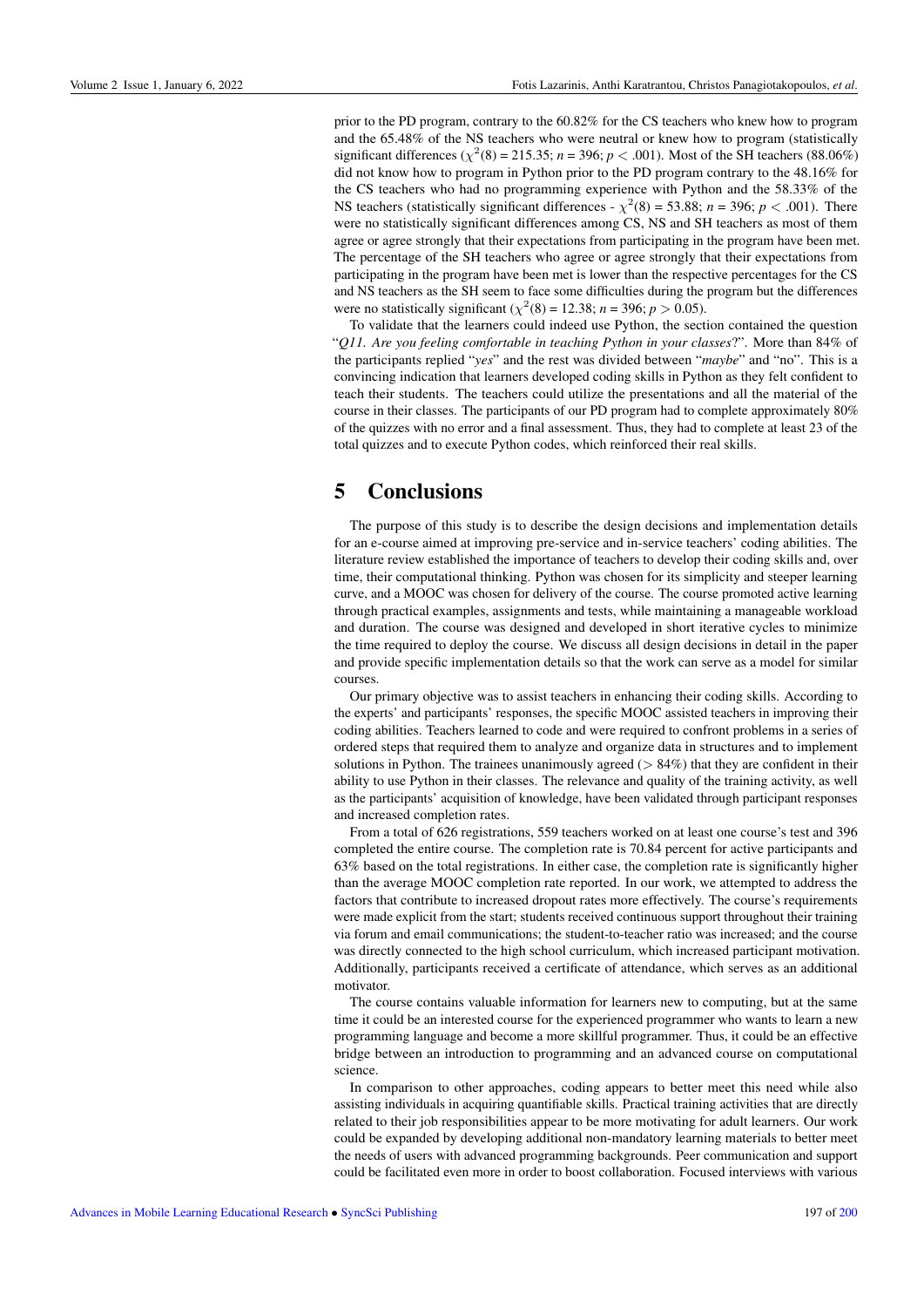user categories, including those who did not complete the course, are necessary to gain a better understanding of their needs for the subject at hand and for e-learning in general, as well as to improve the effectiveness of future professional development programs.

## References

- Ahamed, S. I., Brylow, D., Ge, R., Madiraju, P., Merrill, S. J., Struble, C. A., & Early, J. P. (2010). Computational thinking for the sciences: A three-day workshop for high school science teachers. Proceedings of the 41st ACM technical symposium on Computer science education (pp. 42-46). Milwaukee, Wisconsin, USA: ACM.
- An, S., & Lee, Y. (2014). Development of Pre-service Teacher Education Program for Computational Thinking. In M. Searson & M. Ochoa (Eds.), Proceedings of SITE 2014–Society for Information Technology & Teacher Education International Conference (pp. 2055-2059). Jacksonville, Florida, United States: Association for the Advancement of Computing in Education (AACE). Retrieved December 7, 2020.

<https://www.learntechlib.org/p/131092>

Ateeq, M., Habib, H., Umer, A., & Ul Rehman, M. (2014). C++ or Python? Which one to begin with: a learner's perspective. In International Conference on Teaching and Learning in Computing and Engineering (LaTiCE 14). IEEE, 64-69. <https://doi.org/10.1109/LaTiCE.2014.20>

Barr, D., Harrison, J., & Conery, L. (2011). Computational Thinking: A Digital Age Skill for Everyone. Learning & Leading with Technology, 38(6), 20-23.

- Bell, T., Vahrenhold, J. (2018). CS Unplugged—How Is It Used, and Does It Work?. In: Böckenhauer HJ., Komm D., Unger W. (eds) Adventures Between Lower Bounds and Higher Altitudes. Lecture Notes in Computer Science, vol 11011. Springer, Cham. [https://doi.org/10.1007/978-3-319-98355-4](https://doi.org/10.1007/978-3-319-98355-4_29) 29
- Branch, R. (2009). Instructional design: The ADDIE approach. Berlin, Germany: Springer-Verlag.
- Corradini, I., Lodi, M., Nardelli, E. (2018). An Investigation of Italian Primary School Teachers' View on Coding and Programming. 11th International Conference on Informatics in Schools: Situation, Evolution, and Perspectives, ISSEP 2018, Oct 2018, St. Petersburg, Russia. pp.228-243. [https://doi.org/10.1007/978-3-030-02750-6](https://doi.org/10.1007/978-3-030-02750-6_18.hal-01913059) 18.hal-01913059
- Desimone, L. M. (2009). Improving impact studies of teachers' professional development: Toward better conceptualizations and measures. Educational Researcher, 38, 181-199. <https://doi.org/10.3102/0013189X08331140>
- Dixson, M. (2015). Measuring student engagement in the online course: the online student engagement scale (OSE). Online Learning, 19(4), 1-15. <https://doi.org/10.24059/olj.v19i4.561>
- Eriksson, T., Adawi, T., & Stöhr, C. (2017). Time is the bottleneck: A qualitative study exploring why learners drop out of MOOCs. Journal of Computing in Higher Education, 29(1), 133-146. <https://doi.org/10.1007/s12528-016-9127-8>
- Ertmer, P. A., Ottenbreit-Leftwich, A. T., Sadik, O., Sendurur, E., & Sendurur, P. (2012). Teacher beliefs and technology integration practices: A critical relationship. Computers & Education, 59, 423-435. <https://doi.org/10.1016/j.compedu.2012.02.001>
- Google, Inc., & Gallup, Inc. (2016). Trends in the state of computer science in U.S. K-12 schools. <http://services.google.com/fh/files/misc/trends-in-the-state-of-computer-science-report.pdf>
- Grandell, L., Peltomäki, M., Back, R. J., & Salakoski. T. (2006). Why complicate things? Introducing programming in high school using Python. In Proceedings of the 8th Australasian Conference on Computing Education, 52, 71-80.
- Gregori, E. B., Zhang, J., Galván-Fernández, C., & Fernández-Navarro, F. D. A. (2018). Learner support in MOOCs: Identifying variables linked to completion. Computers & Education, 122, 153-168. <https://doi.org/10.1016/j.compedu.2018.03.014>
- Gretter, S., & Yadav, A. (2016). Computational Thinking and Media & Information Literacy: An Integrated Approach to Teaching Twenty-First Century Skills. TechTrends, 60, 510-516. <https://doi.org/10.1007/s11528-016-0098-4>
- Guniš, J., Šnajder, L., Tkáčová, Z., & Gunišová, V. (2020). Inquiry-Based Python Programming at Secondary Schools. 43rd International Convention on Information, Communication and Electronic Technology (MIPRO), Opatija, Croatia, 2020, 750-754. <https://doi.org/10.23919/MIPRO48935.2020.9245275>
- Ho, A., Chuang, I., Reich, J., Coleman, C., Whitehall, J., Northcutt, C., Williams, J., Hansen, J., Lopez, G., & Peterson, R. (2015). HarvardX and MITx: Two years of open online courses. Cambridge: HarvardX.
- Hodges, C., Lowenthal, P., & Grant, M. (2016). Teacher professional development in the digital age: Design considerations for MOOCs for teachers. In Proceedings of Society for Information Technology & Teacher Education International Conference (pp. 2075-2081). Chesapeake, VA: Association for the Advancement of Computing in Education (AACE).
- Huin, L., Bergheaud, Y., Caron, P. A., Codina, A. & Disson, E. (2016). Measuring completion and dropout in MOOCs: A learner-centered model, Proceedings of the European MOOC Stakeholder Summit 2016, 55-67.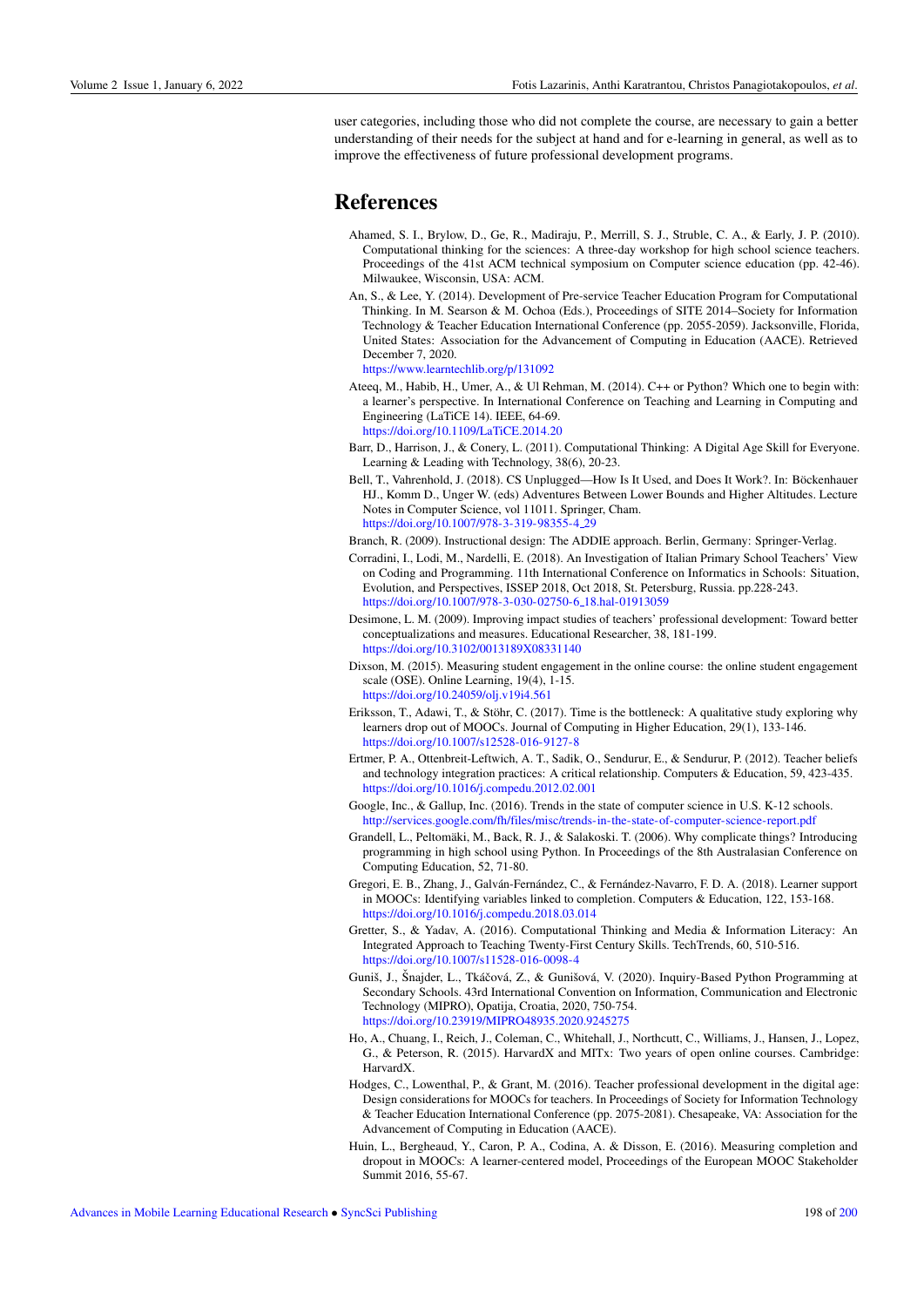ISTE. (2014). Operational definition of Computational Thinking in K-12 education.

- Kellogg, S., & Edelmann, A. (2015). Massively open online course for educators (MOOC-Ed) networkdataset. British Journal of Educational Technology, 46(5), 977-983. <https://doi.org/10.1111/bjet.12312>
- Kesim, M., & Altinpulluk, H. (2015). A Theoretical Analysis of Moocs Types from a Perspective of Learning Theories. Procedia - Social and Behavioral Sciences, 186(2015), 15-19. <https://doi.org/10.1016/j.sbspro.2015.04.056>
- Klimeková, E., & Tomcsányiová, M. (2018). Case Study on the Process of Teachers Transitioning to Teaching Programming in Python. In: Pozdniakov S., Dagiene V. (eds) Informatics in Schools. Fundamentals of Computer Science and Software Engineering. ISSEP 2018. Lecture Notes in Computer Science, vol 11169. Springer, Cham. [https://doi.org/10.1007/978-3-030-02750-6](https://doi.org/10.1007/978-3-030-02750-6_17)<sub>-</sub>17
- Kostopoulos, G., Panagiotakopoulos, T., Kotsiantis, S., Pierrakeas, C., & Kameas, A. (2021). Interpretable Models for Early Prediction of Certification in MOOCs: A Case Study on a MOOC for Smart City Professionals, "Interpretable Models for Early Prediction of Certification in MOOCs: A Case Study on a MOOC for Smart City Professionals," in IEEE. <https://doi.org/10.1109/ACCESS.2021.3134787>
- Krishnamurthi, S., & Fisler, K. (2019). Programming paradigms and beyond. In S. Fincher & A. Robins (Eds.), The Cambridge handbook of computing education research (pp. 377-413). Cambridge University Press.

<https://doi.org/10.1017/9781108654555.014>

- Kunkle, W. M. & Allen, R. B. (2016). The Impact of Different Teaching Approaches and Languages on Student Learning of Introductory Programming Concepts, ACM Transactions on Computing Education, January 2016 Article No. 3. <https://doi.org/10.1145/2785807>
- Kwon, K. (2017). Novice programmer's misconception of programming reflected on problem-solving plans. International Journal of Computer Science Education in Schools, 1(4), 14-24. <https://doi.org/10.21585/ijcses.v1i4.19>
- Lamprou, A., Repenning, A., & Escherle, N. (2017). The Solothurn project Bringing computer science education to primary schools in Switzerland. In Proceedings of the 2017 ACM conference on innovation and technology in computer science education (ITiCSE 17), 218-223. New York: ACM.
- Lazarinis, F., Karachristos, C.V., Stavropoulos, E.C., & Verykios, V. S. (2019). A blended learning course for playfully teaching programming concepts to school teachers. Education and information technologies, 24(2), 1237-1249. <https://doi.org/10.1007/s10639-018-9823-2>
- Lloyd, M., Chandra, V. (2020). Teaching coding and computational thinking in primary classrooms: perceptions of Australian preservice teachers. Curriculum Perspectives, 40, 189-201. <https://doi.org/10.1007/s41297-020-00117-1>
- Mannila, L., Peltomäki, M., & Salakoski, T. (2006). What about a simple language? Analyzing the difficulties in learning to program. Computer Science Education, 16(3), 211-227. <https://doi.org/10.1080/08993400600912384>
- Mason, S., & Rich, P. (2019). Preparing elementary school teachers to teach computing, coding, and computational thinking. Contemporary Issues in Technology and Teacher Education, 19(4), 790-824. <https://www.learntechlib.org/primary/p/184723>
- Mészárosová, E. (2015). Is Python an Appropriate Programming Language for Teaching Programming in Secondary Schools? International Journal of Information and Communication Technologies in Education, 4(2), 5-14.

[https://doi.org/10.1515/ijicte-2015-0005](https://doi.org/10.1515/ijicte-2015-0005 )

- Noone, M., & Mooney, A. (2018). Visual and textual programming languages: a systematic review of the literature. Journal of Computers in Education, 5, 149-174. <https://doi.org/10.1007/s40692-018-0101-5>
- Onah, F. O., Sinclair, J., & Boyatt, R. (2014). Dropout rates of massive open online courses: Behavioural patterns. In Proceedings of the 6th international conference on education and new learning technologies, Barcelona (EDULEARN14), 5825-5834. Spain.
- Panagiotakopoulos, T., Kotsiantis, S., Borotis, S., Lazarinis, F., & Kameas A. (2021). Applying Machine Learning to Predict Whether Learners Will Start a MOOC After Initial Registration. In: Maglogiannis I., Macintyre J., Iliadis L. (eds) Artificial Intelligence Applications and Innovations. AIAI 2021 IFIP WG 12.5 International Workshops. AIAI 2021. IFIP Advances in Information and Communication Technology, vol 628. Springer, Cham. [https://doi.org/10.1007/978-3-030-79157-5](https://doi.org/10.1007/978-3-030-79157-5_38) 38
- Pérez-Foguet, A., Lazzarini, B., Giné, R., Velo, E., Boni, A., Sierra-Castañer, M., Zolezzi, G., & Trimingham, R., (2018). Promoting sustainable human development in engineering: Assessment of online courses within continuing professional development strategies. Journal of Cleaner Production, 172, 4286-4302.

<https://doi.org/10.1016/j.jclepro.2017.06.244>

Poultsakis, S., Papadakis, S., Kalogiannakis, M., & Psycharis, S. (2021). The management of Digital Learning Objects of Natural Sciences and Digital Experiment Simulation Tools by teachers. Advances in Mobile Learning Educational Research, 1(2), 58-71. <https://doi.org/10.25082/AMLER.2021.02.002>